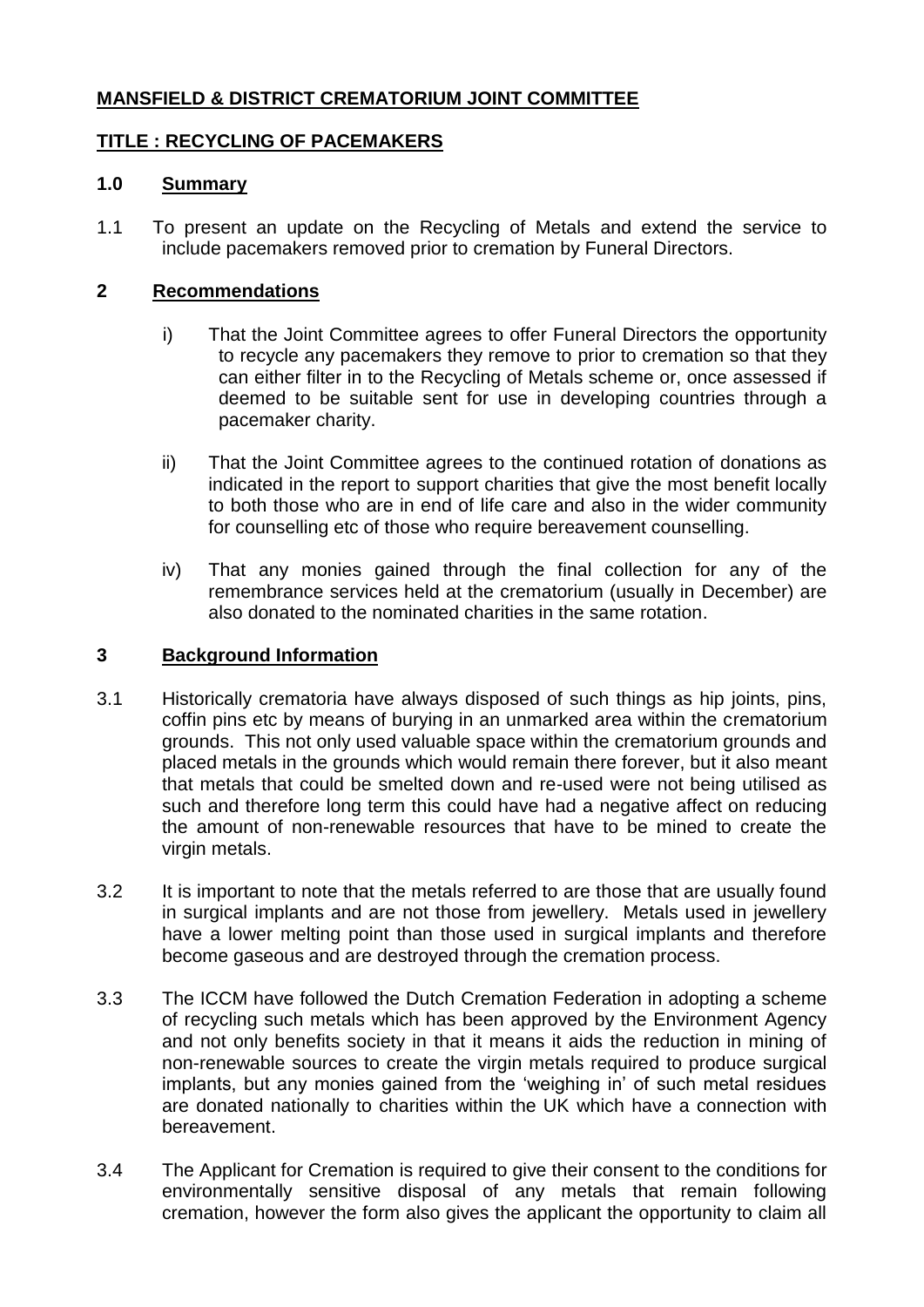the metals recovered from their loved ones cremation and have them returned to them with the cremated remains.

- 3.5 The scheme was adopted by the Mansfield & District Crematorium Joint Committee in 2011 with the first collection taking place in 2012.
- 3.6 The ICCM, together with Orthometals (the collection company), has expanded their Metals Recycling Scheme to include pacemakers. Under the scheme, funeral directors will be able to take pacemakers that have been removed prior to cremation to their local participating crematorium and place them in special bins provided by Orthometals. Orthometals will collect the bins alongside the other metals bins during their routine collections. The scheme has already been trialled at Mortlake Crematorium, where it has proven to be popular with their local funeral directors.
- 3.7 After collection, Orthometals will sort and test the pacemakers those that are suitable will be donated to a pacemaker charity for use in developing countries. It is anticipated that the number of pacemakers suitable for donation will be low, and that most will be recycled. There is very little value in an individual pacemaker, but in larger numbers there is some scrap metal value. As with the metals scheme, any surplus will be distributed to bereavement related charities nominated by the participating crematoria, thus increasing the amount donated.
- 3.8 The metals that have been recycled produce a payment which is collated nationally and each authority who has signed up to the scheme has the opportunity of nominating a bereavement related charity to receive a proportion of the money raised. The money does not go back to the individual crematoria. On average there are two collections per year.
- 3.9 The Joint Committee initially chose to support 3 Hospices in rotation which served the committee's area, the first one being the Nottingham Hospice (Ashfield District Council's nomination), the second John Eastwood Hospice in Sutton-in-Ashfield/Mansfield (Mansfield District Council's nomination) and the third Beaumond House in Newark (Newark & Sherwood District Council's nomination) .The proceeds of each donation are sent to the relevant Hospice to allow them to put it good use for patient care to help ensure that they continue to provide free services to patients with life-limiting illness and support to their families and carers therefore giving a far reaching and accessible for all service.
- 3.10 During the period in which the Mansfield Crematorium has been involved in the recycling project the following monies have been raised for charities locally:-

John Eastwood Hospice have received 4 cheques over a 6.5 year period to the value of £17961 in total Nottinghamshire Hospice have received 4 cheques over a 6.5 year period to the value of £21412 in total Beaumond House Hospice have received 4 cheques over a 6.5 year period to the value of £19004 in total

3.11 The Joint Committee have recently re-confirmed their commitment to supporting the two hospices that currently serve directly the Local Authority areas i.e. Beaumond House and John Eastwood Hospice. Which, following their rotation